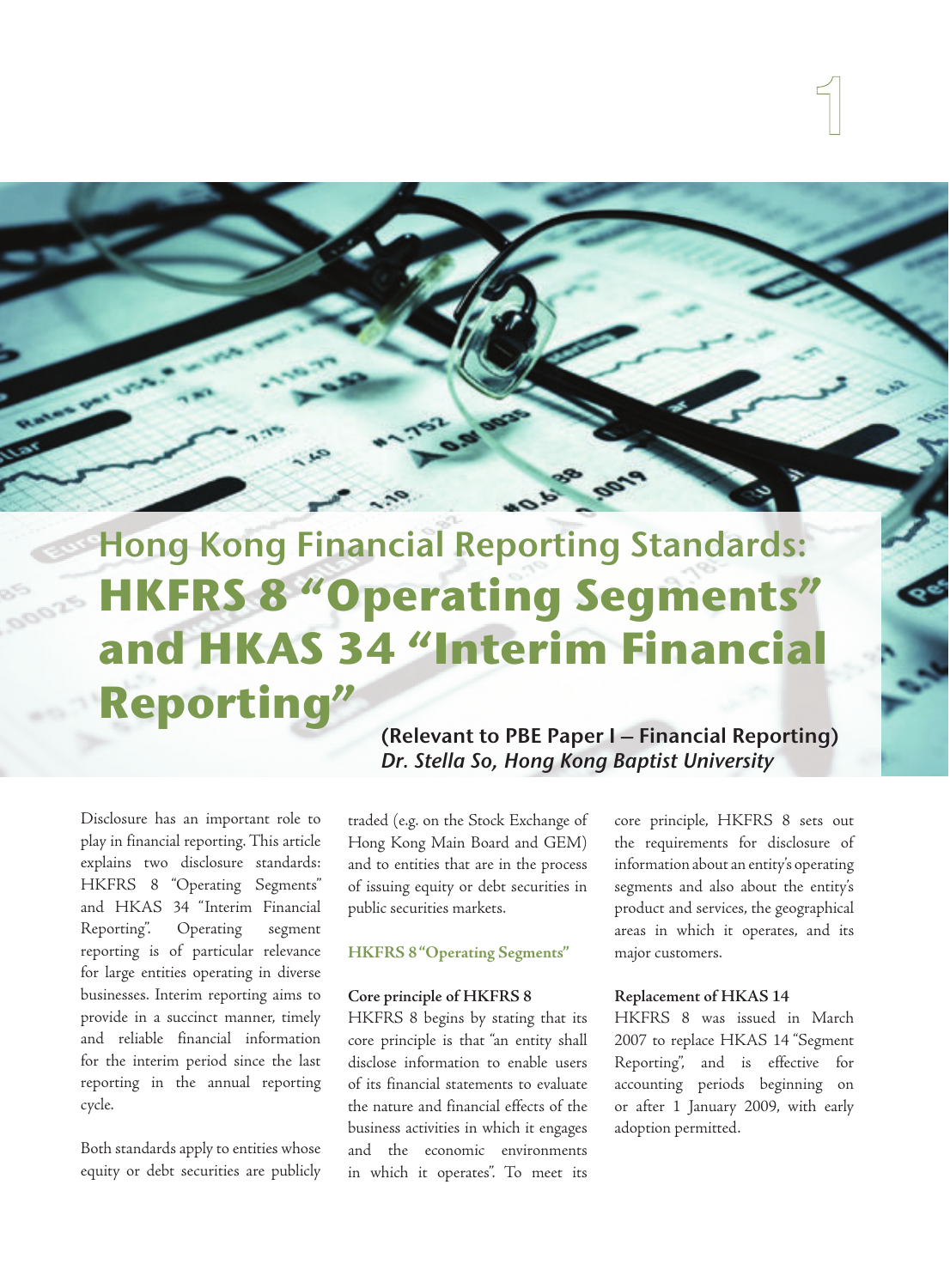#### **Management approach**

HKFRS 8 requires the adoption of a strict management approach. It requires entities to disclose segment information based on the operating segments identified internally for management control. Information about these operating segments to be reported is essentially also the same as that reviewed by management (referred to as the chief operating decision maker (CODM) in HKFRS 8). Users of HKFRS 8 segment information are thus able to see an entity "through the eyes of management", which enhances a user's ability to predict actions or reactions of management that can significantly affect the entity's prospects.

# **Operating segments**

HKFRS 8 defines operating segment as a component of an entity:

- that engages in business activities from which it may earn revenues and incur expenses (including revenues and expenses relating to transactions with other components of the same entity<sup>1</sup>);
- whose operating results are regularly reviewed by the entity's CODM to make decisions about resources to be allocated to the segment and assess its performance; and
- for which discrete financial information is available.

HKFRS clarifies that not every part of an entity is necessarily an operating segment. For example, a corporate headquarter which does not earn

revenues may not be an operating segment. Also, the CODM is meant to identify a function, not necessarily a manager with a specific title.

#### **Reportable segments**

Not all operating segments identified under the management approach are reportable. HKFRS 7 requires separate information be reported for each operating segment (either being identified under the management approach or resulting from aggregating two or more segments in accordance with the aggregation criteria) that exceeds the quantitative thresholds.

#### **Aggregation criteria**

HKFRS 8 states that two or more operating segments may be aggregated into a single operating segment if **ALL** of the following conditions are met:

- 1. The aggregation is consistent with the HKFRS 8 core principle.
- 2. The segments have similar economic characteristics (e.g., long-term average gross margin).
- 3. The segments are similar in the nature of their products/ services, production processes, and customer types, methods to distribute/provide their products/ services, and nature of their regulatory environment.

#### **Quantitative thresholds**

HKFRS 8 requires entities to report separate information about an operating segment that meets **ANY** of the following:

- 1. Its reported revenue, including both sales to external customers and inter-segment sales, is 10% or more of the combined revenue (internal and external) of all operating segments.
- 2. The absolute amount of its reported profit or loss is 10% or more of the greater, in absolute amount, of (i) the combined reported profit of all operating segments that did not report a loss and (ii) the combined reported loss of all operating segments that reported a loss.
- 3. Its assets are 10% or more of the combined assets of all operating segments.

Insignificant segments that do not meet any of the 10% thresholds may still be considered reportable and separately disclosed if management believes that such separate disclosure is useful to users of financial statements.

Insignificant segments may be combined to produce a reportable segment only if they share a majority of the aggregation criteria.

#### **75% external revenue test**

If the total external revenue reported by the reportable segments identified by the aggregation criteria and quantitative thresholds constitutes less than 75% of the entity's external revenue, additional reportable segments shall be identified (even if they do not meet the 10% threshold criteria) until at least 75% of the entity's external revenue is included in the reportable segments.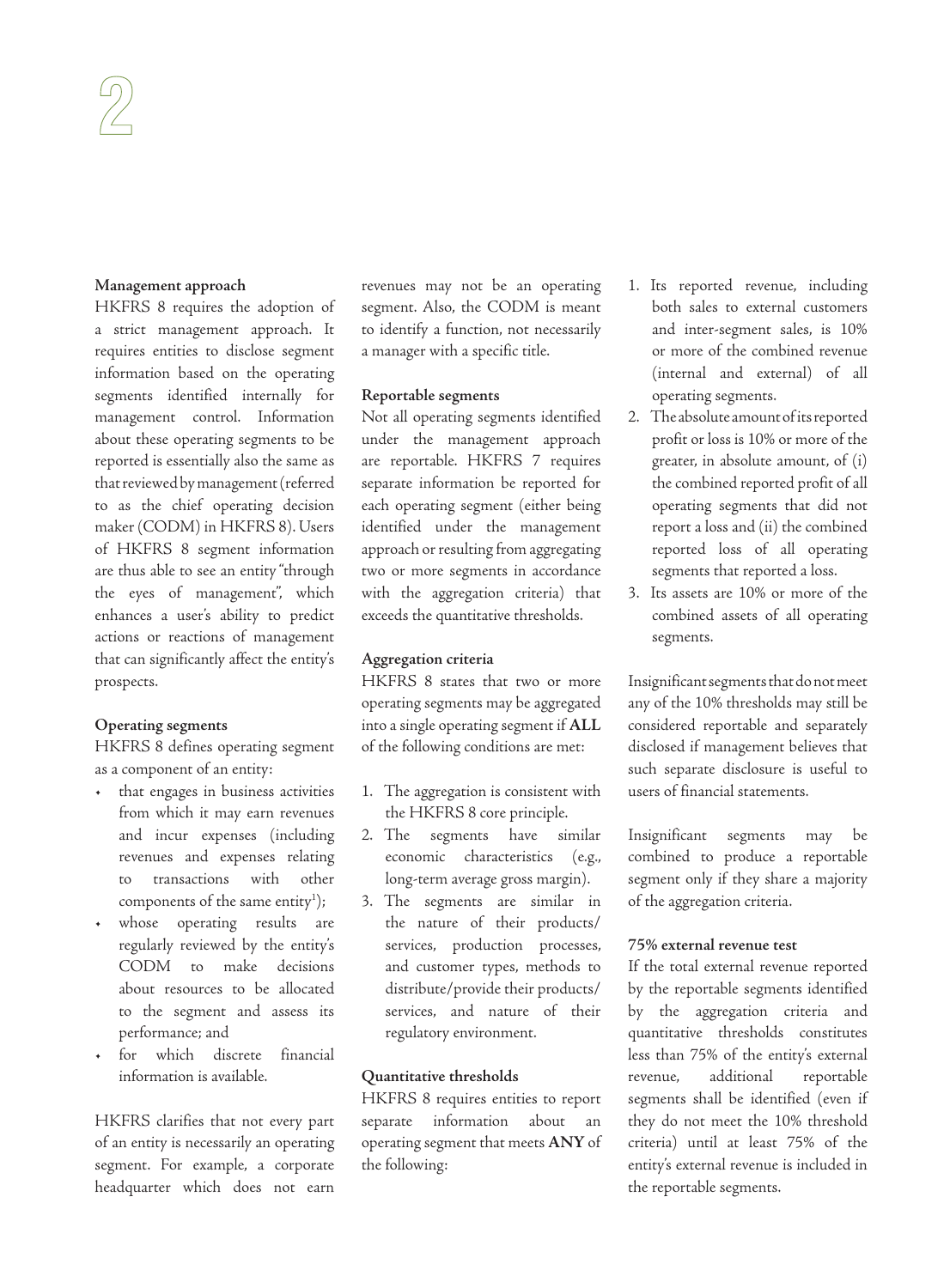# **Practical limit to number of reportable segments**

HKFRS 8 suggests that when the number of reportable segments increases to above 10, the entity should consider whether a practical limit has been reached and the segment information reported may become too detailed.

# **"All other segments"**

Information about other business activities (not-operating-segments, e.g. corporate headquarters) and not-reportable operating segments are combined and disclosed in an "all other segments" in the reconciliation of information reported in the entity financial statements.

# **Disclosure requirements**

HKFRS 8 requires the disclosure of the following:

- 1. General information
	- Factors used to identify the reportable segments
	- Types of products/services of each reportable segment
- 2. Information about the reportable segments
	- Segment profit or loss
- Segment assets and liabilities
- Particular segment revenue and expense items (when these amounts are included/ provided for review by the CODM), which include:
	- Revenues from external customers
	- Inter-segment revenues
	- Interest revenue
	- Interest expense
	- Depreciation and amortization
	- Share of profit or loss of associates and joint ventures
	- Income tax expense
	- Material items
- Explanation of the basis of measurement (which in some circumstances may not be IFRS-based numbers)
- 3. Reconciliations of the totals of segment revenues, segment profit or loss, segment assets and liabilities and other disclosure items to corresponding amounts (IFRS-based) reported in the entity financial statements. Reconciling items include adjustments for the existence of not-reportable operating segments (as included

in "all other segments") and differences arising from different accounting policies.

# **Additional entity-wide disclosures**

Because the segment information disclosed under the management approach may, for some entities, not distinguish sufficiently between the different products/services, geographical areas and major customers, HKFRS 8 requires certain "entity-wide" disclosures to be made:

- 1. External revenues from individual products/services.
- 2. External revenues and noncurrent assets from/in individual geographical locations.
- 3. External revenues from individual major customers (each contributes 10% or more of an entity's revenues).

# **Illustrations from HKFRS 8 Implementation Guidance (simplified)**

1. The following table illustrates in a simplified manner the suggested format for disclosing information about reportable segment information. As in the full

|                                    | Car parts                | Motor<br>vessels         | Soft-ware | Electronics | Finance        | All other<br>segments | <b>Totals</b> |
|------------------------------------|--------------------------|--------------------------|-----------|-------------|----------------|-----------------------|---------------|
|                                    | '\$                      |                          | ß.        | \$          |                |                       | 'S.           |
| Revenue from external<br>customers | 3,000                    | 5.000                    | 9,500     | 12,000      | 5.000          | 1.000                 | 35,500        |
| Inter-segment revenues             | $\overline{\phantom{a}}$ | $\overline{\phantom{a}}$ | 3,000     | 1,500       | $\overline{a}$ |                       | 4,500         |
| Reportable segment profit          | 200                      | 70                       | 900       | 2,300       | 500            | 100                   | 4,070         |
| Reportable segment assets          | 2,000                    | 5.000                    | 3,000     | 12,000      | 57,000         | 2,000                 | 81,000        |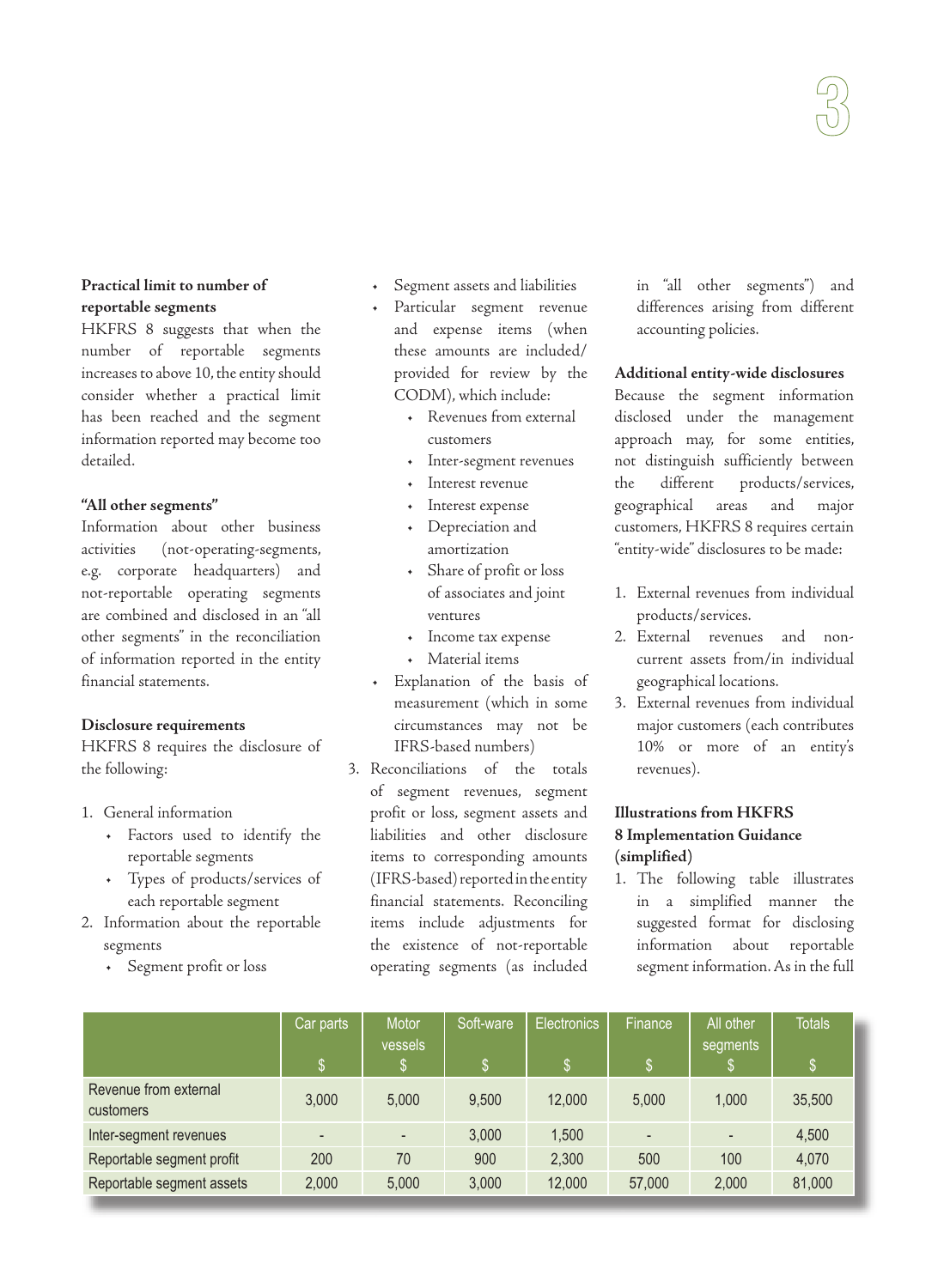



illustration contained in the HKFRS 8 Implementation Guidance, amounts illustrated below are assumed to be the amounts in reports used by the CODM.

2. Continuing with the information from above table, the following illustrates the reconciliation for one of the disclosed items: reportable segment profit.

| Reconciliation of profit                       | $\mathsf{S}$ |
|------------------------------------------------|--------------|
| Total profit for reportable segments           | 3,970        |
| Profit of "all other segments"                 | 100          |
| Elimination of inter-segment profits           | (500)        |
| Amounts not allocated to segments              |              |
| Corporate expenses                             | (250)        |
| Adjustment to pension expense in consolidation | (250)        |
| Income before income tax expense               | 3,070        |

3. The following illustrates the additional entity-wide disclosures on geographical information and major customers; as the illustrated entity's reportable segments are based on differences in products and services (car parts, motor vessels etc.), no additional disclosures of revenue information about products and services are required.

| Geographical information | Revenues | Non-current assets |
|--------------------------|----------|--------------------|
|                          | \$       | \$                 |
| <b>United States</b>     | 23,200   | 11,000             |
| China                    | 6,300    | 10,000             |
| Other countries          | 6,000    | 3,000              |
| Total                    | 35,500   | 24,000             |

# **Information about major customers**

Revenues from one customer in the entity's software and electronics segments represent approximately \$5,000 of the entity's total revenues.

# **HKAS 34 "Interim Financial Reporting"**

# **Objective of HKAS 34**

The objective of HKAS 34 is to prescribe the minimum content of an interim report and the principles for recognition and measurement in a complete or condensed set of financial statements for an interim period, so that users can have a frequent and timely as well as a reliable assessment of the performance of an entity.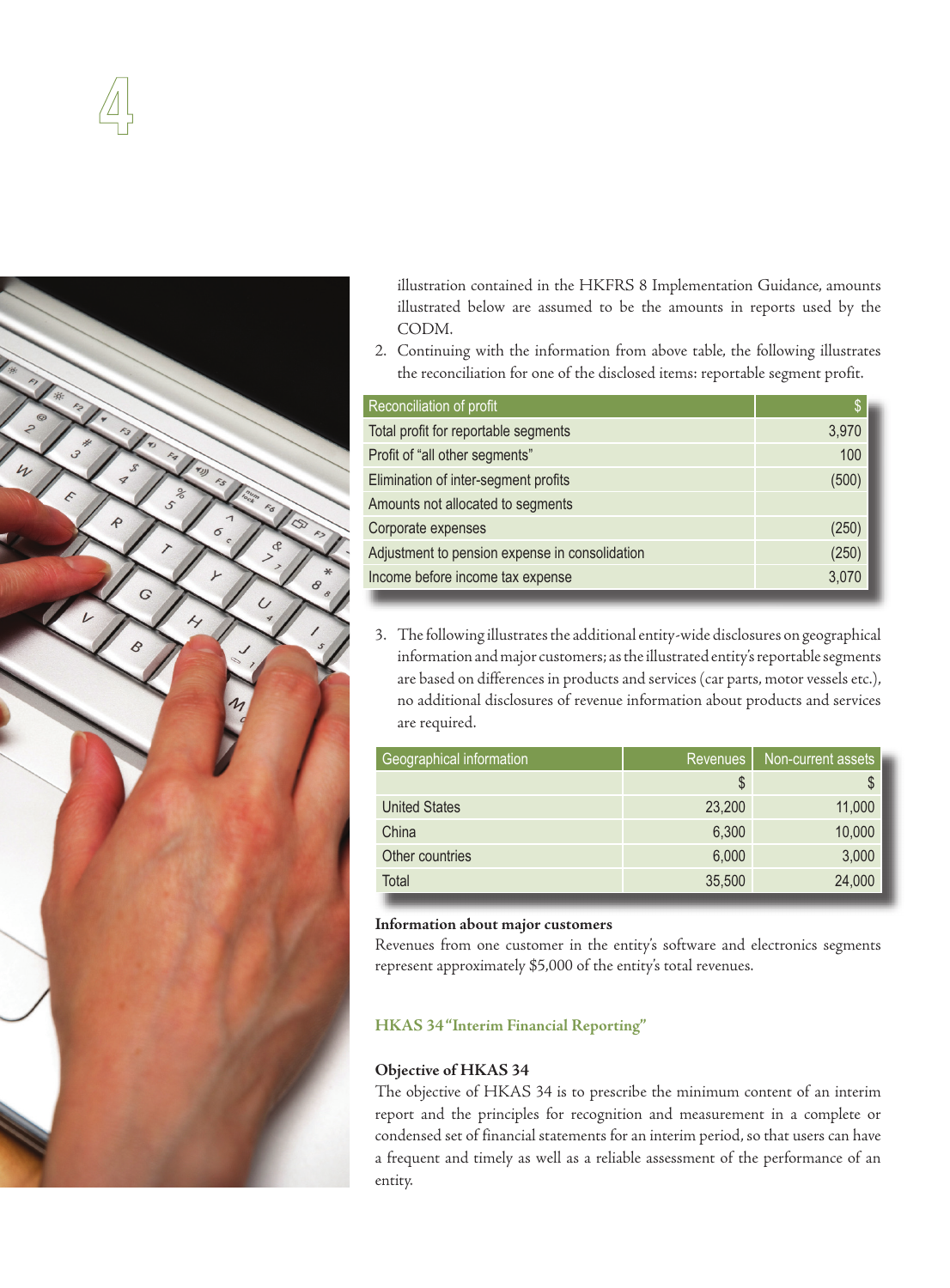#### **Interim financial report**

HKAS 34 defines an interim financial report as a financial report containing a complete set of financial statements (as described in HKAS 1 "Presentation of Financial Statements") or a set of condensed financial statements (as described in HKAS 34) for an interim period shorter than a full financial year.

# **Minimum components of interim financial report**

HKAS 34 requires that when an entity opts for the condensed format, the interim report shall include, at a minimum, the following components:

- a condensed statement of financial position;
- a condensed statement of comprehensive income<sup>2</sup>;
- a condensed statement of changes in equity;
- a condensed statement of cash flows; and
- selected explanatory notes.

#### **Condensed statements**

HKAS 34 explains that condensed statements should include, at a minimum:

- each of the headings and subtotals that were included in its most recent annual financial statements;
- selected explanatory notes; and
- basic and diluted earnings per share, on the face of the condensed statement that presents the components of profit or loss<sup>3</sup> for the interim period.

# **Example – Condensed statement of cash flows**

HKAS 1 "Presentation of Financial Statements" prescribes the minimum items that have to be presented on the faces of statements of financial position and comprehensive income. In a way, they are therefore difficult to "condense". Complete and condensed statements of financial position and comprehensive income therefore look very much the same. This is not the case with statements of cash flows as HKAS 7 "Cash Flow Statements" contains no such prescription. For better illustration of a condensed statement, this article chooses to show a condensed statement of cash flows as below.

|                                               | 2007           |
|-----------------------------------------------|----------------|
|                                               | $\mathfrak{m}$ |
| Net cash used in operating activities         | (10, 911)      |
| Net cash used in investing activities         | (2,690)        |
| Net cash from financing activities            | 10,824         |
| Net decrease in cash and cash equivalents     | (2,777)        |
| Cash and cash equivalents at 1 January 2007   | 8,310          |
| Cash and cash equivalents at 31 December 2007 | 5,533          |

#### **Selected explanatory notes**

As users of an entity's interim report will also have access to the entity's most recent annual report, in all likelihood not all of the notes in the annual report are required for interim reporting purposes, since this would result in repetition. Instead, it is more meaningful to disclose at an interim date any transactions and events that are significant to an understanding of the changes in financial position and performance of the entity since the last annual reporting. These include:

- a statement that the same accounting policies and methods of computations are followed in the interim financial statements as compared with the most recent annual financial statements or, if those policies or methods have been changed, a description of the nature and effect of the change;
- explanatory comments about the seasonality or cyclicality of interim operations;
- the nature and amount of items affecting assets, liabilities, equity, net income, or cash flows that are unusual because of their nature, size or incidence;
- the nature and amount of changes in estimates of amounts reported in prior periods, if those changes have a material effect in the current interim period;
- certain segment information; and
- material events subsequent to the end of the interim period.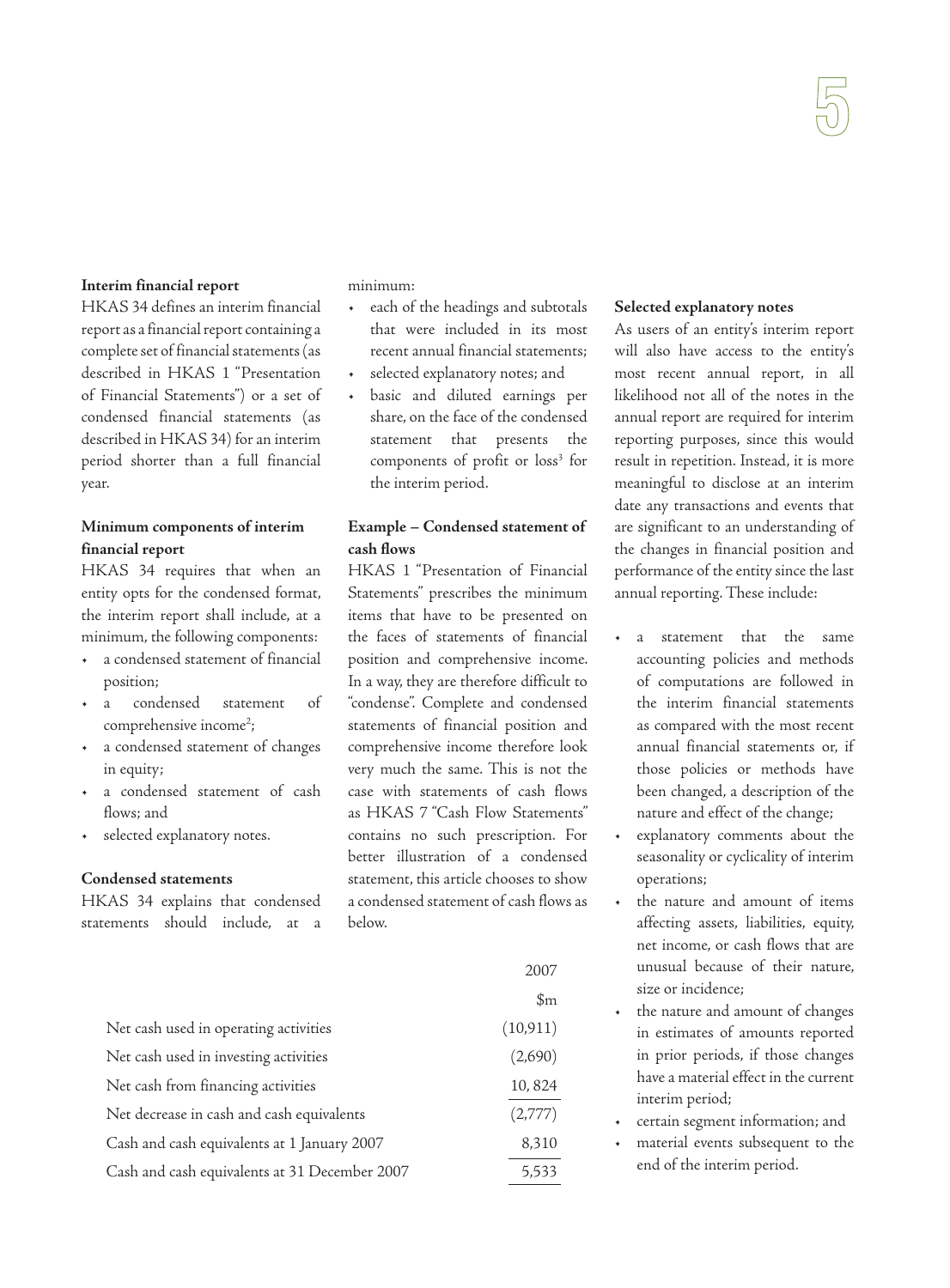

# **Interim report periods**

Because the interim report is part of the larger annual report, the measurement for interim reporting shall be made largely on a year-to-date basis. Interim reports are to include interim financial statements (complete or condensed) for periods as follows:

a statement of financial position as of the end of the current interim period and a comparative statement of financial position as of the end of the preceding financial year (two columns),

statements of comprehensive income for the current interim period and cumulatively for the current financial year to date, with comparative statements of comprehensive income for the comparable interim periods (current and year-to-date) for the preceding financial year (four columns for quarterly and two columns for half-yearly statements

of comprehensive income), and

• a statement of changes in equity and a statement of cash flows for the current financial year to date, with comparative statements for the comparable year-to-date period of the preceding financial year (two columns).

This is illustrated below for an entity whose current financial year end is 31 December 2007:

|                                                         | Current financial year | (year ended 31 Dec 2007) | Comparative preceding financial year<br>(year ended 31 Dec 2006) |                    |  |  |
|---------------------------------------------------------|------------------------|--------------------------|------------------------------------------------------------------|--------------------|--|--|
|                                                         | Interim period         | Year-to-date             | Interim period                                                   | Year-to-date       |  |  |
| Statement of financial position                         |                        |                          |                                                                  |                    |  |  |
| e.g. 3rd quarterly                                      | at 30 Sep 2007         |                          | at 31 Dec 2006                                                   |                    |  |  |
| e.g. half-yearly                                        | at 30 Jun 2007         |                          | at 31 Dec 2006                                                   |                    |  |  |
| Statement of comprehensive income                       |                        |                          |                                                                  |                    |  |  |
| e.g. 3rd quarterly                                      | 3 m to 30 Sep 2007     | 9 m to 30 Sep 2007       | 3 m to 30 Sep 2006                                               | 9 m to 30 Sep 2006 |  |  |
| e.g. half-yearly                                        | 6 m to 30 Jun 2007     |                          | 6 m to 30 Jun 2006                                               |                    |  |  |
| Statement of changes in equity /Statement of cash flows |                        |                          |                                                                  |                    |  |  |
| e.g. 3rd quarterly                                      | 9 m to 30 Sep 2007     |                          | 9 m to 30 Sep 2006                                               |                    |  |  |
| e.g. half-yearly                                        | 6 m to 30 Jun 2007     |                          | 6 m to 30 Jun 2006                                               |                    |  |  |